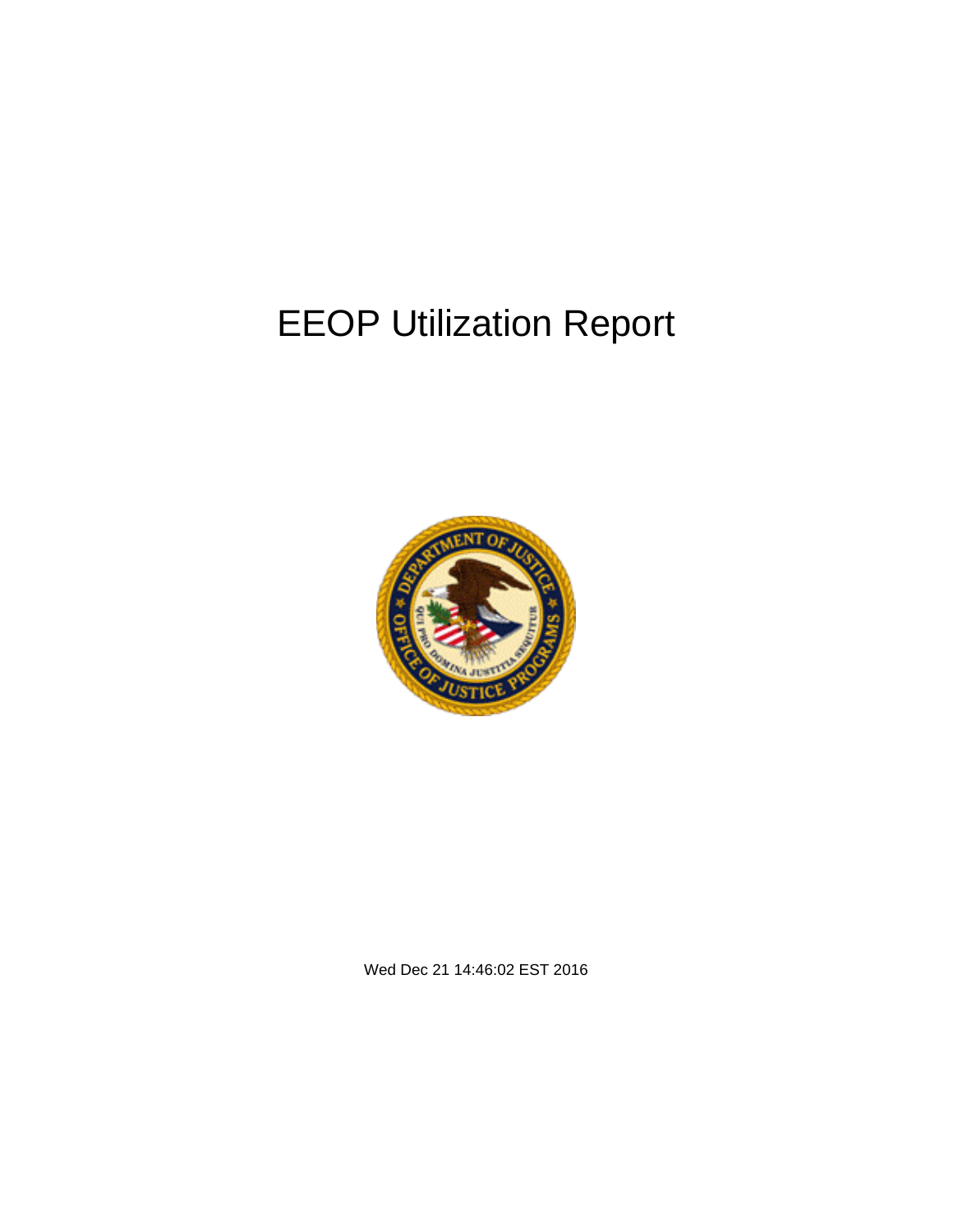## **Step 1: Introductory Information**

| <b>Grant Title:</b>       | 2013 DNA Backlog Reduction<br>Program            | <b>Grant Number:</b> | 2013-DN-BX-0074 |
|---------------------------|--------------------------------------------------|----------------------|-----------------|
| <b>Grantee Name:</b>      | California Department of Justice                 | <b>Award Amount:</b> | \$2,399,002.00  |
| <b>Grantee Type:</b>      | <b>State Government Agency</b>                   |                      |                 |
| <b>Address:</b>           | 1300   Street<br>Sacramento, California<br>95814 |                      |                 |
| <b>Contact Person:</b>    | Dave Harper                                      | Telephone #:         | 916-322-2332    |
| <b>Contact Address:</b>   | 1300 I Street<br>Sacramento, California<br>95814 |                      |                 |
| <b>DOJ Grant Manager:</b> | Rhonda Clark                                     | DOJ Telephone #:     | 916-324-4404    |
|                           |                                                  |                      |                 |
| <b>Grant Title:</b>       | 2014 DNA Backlog Reduction<br>Program            | <b>Grant Number:</b> | 2014-DN-BX-0009 |
| <b>Grantee Name:</b>      | California Department of Justice                 | <b>Award Amount:</b> | \$2,416,870.00  |
| <b>Grantee Type:</b>      | <b>State Government Agency</b>                   |                      |                 |
| <b>Address:</b>           | 1300   Street<br>Sacramento, California<br>95814 |                      |                 |
|                           |                                                  |                      |                 |
| <b>Contact Person:</b>    | Dave Harper                                      | Telephone #:         | 916-322-2332    |
| <b>Contact Address:</b>   | 1300 I Street<br>Sacramento, California<br>95814 |                      |                 |

## **Policy Statement:**

 $\overline{a}$ 

The Department of Justice (Department) actively and affirmatively pursues a course of equal employment opportunity by building and maintaining a workforce with high standards and expectations for excellence, which accurately reflects the diversity of the state and the public it serves. State and federal laws require a commitment to equal employment opportunity and a workplace that is free from any form of unlawful discrimination, including harassment and retaliation.

\* The Equal Employment Rights & Resolution (EER&R) Office has statewide responsibility for administering the Department's EEO Program, including reviewing employment policies, monitoring the selection process, recommending changes, and providing advice to executive staff, managers, and supervisors on important and sensitive issues which may have equal employment opportunity considerations.

USDOJ, Office of Justice Programs, EEOP Utilization Report page 2 of 10\* Unlawful discrimination or harassment, whether intentional or unintentional, is a violation of the civil rights of California citizens. It is the Department's philosophy to provide equal employment opportunities to both applicants and employees, regardless of age, ancestry, color, disability, gender, gender identity, gender expression, national origin, political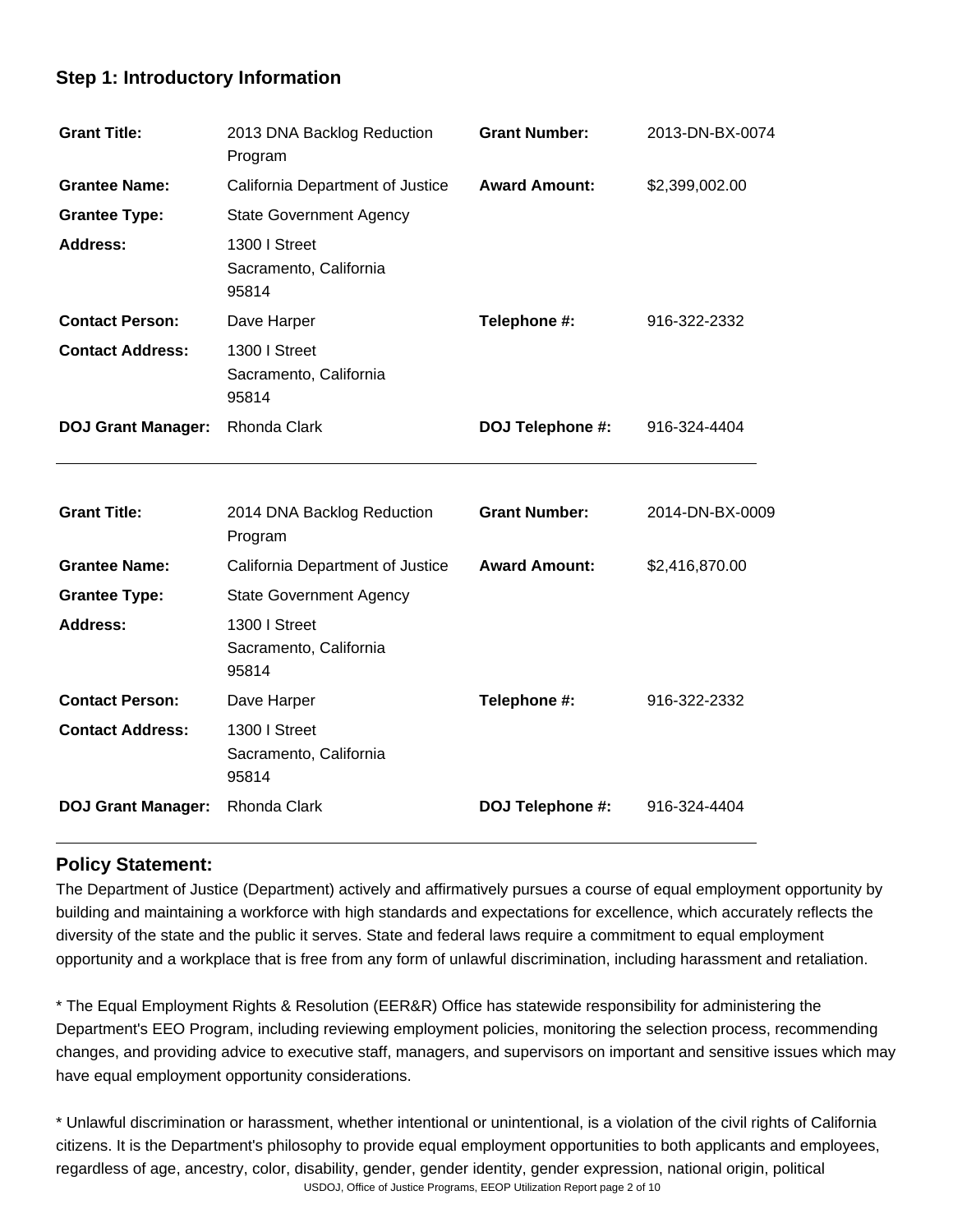affiliation/opinion, race, religion, sexual orientation, veteran/military status, or marital status. The Department has a zero tolerance policy for all such behavior.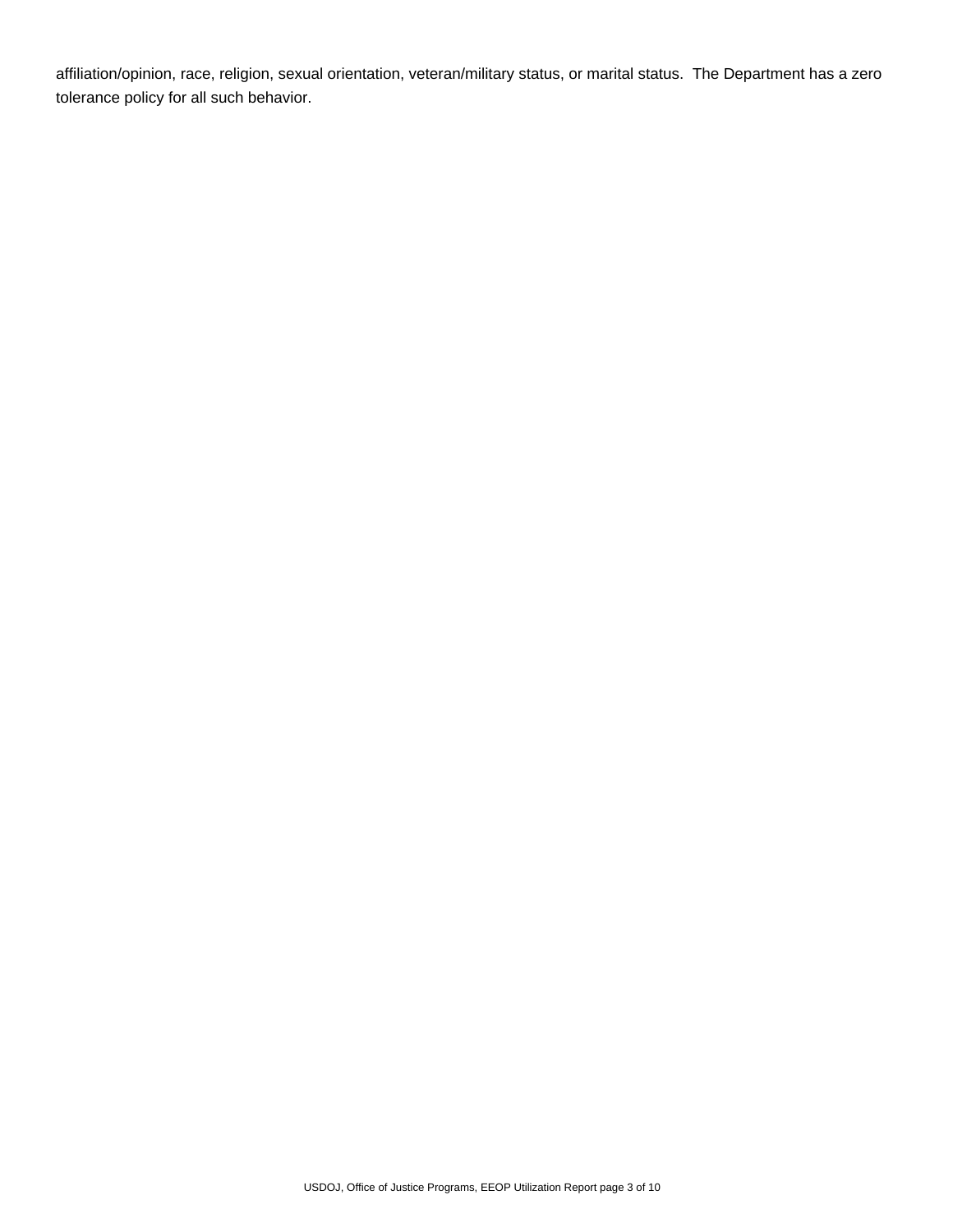## **Step 4b: Narrative Underutilization Analysis**

Step 4b: Narrative Underutilization Analysis

A review of the Department's underutilizations with standard deviations greater than two (See Significant Underutilization Chart) indicates that there are nineteen significant underutilizations in the Department. Five of the overall underutilizations were listed under the category Two or More Races. The Department records employees whom identify with more than one race, in the "Other" group. Equally important, some examination statistical reports are allowing employees to select Other/Unspecified for gender and/or ethnicity which affects the analysis of the data. Furthermore, there are thirteen underutilizations identified under male, which is not surprising since the overall gender composition of the Department has historically remained at approximately 60% female.

The following is a review of the significant underutilizations, the Department has identified requiring additional examination:

1. Officials/Administrators: This category identified a significant underutilization of Hispanic Males at a rate of -7%.

a. The Officials / Administrators classifications represent a total of ninety four employees in the Department. Although Hispanic Males are underutilized by -7%, Hispanic Females represent a utilization of 5%.

b. The Department has a stronger representation of Males in minority groups such as, Black, American Indian, Pacific Islander and Asian and a stronger representation of White and Black Females than the Relevant Labor Market. \*\*See attached for additional information.\*\*

# **Step 5 & 6: Objectives and Steps**

#### **1. Increase recruitment and outreach in underutilized categories.**

- a. Recruitment efforts have been revamped to include resources for hiring authorities.
- b. Hiring authorities have access to the contact information of associations for recruitment purposes.
- c. Department recruiters will continue their recruitment efforts through high school, college and law school recruitment events, job fairs, and community outreach workshops. Specific examples include: The Met High School Sacramento Criminal Justice Academies Career Conference San Francisco State University College of Business and Paralegal Studies Information table LA Southwest Career Fair Career Fair CSU Dominguez Career Fair Chapman University Hastings Law School La Familila Counseling Center How to Begin a State Career Workshop Sam & Bonnie Pannell Center How to Begin a State Career Workshop Asian Resources Board How to Begin a State Career Workshop

d. The Department will continue to utilize technology through the use of webinars, social media including LinkedIn and Facebook, and community outreach workshops including "How to Begin a State Career."

### **2. The Department's hiring and promotional practices, without exception, shall ensure equal employment opportunities for all employees and applicants to the Department.**

a. The Department will monitor the demographics of all classifications through the Bottom Line Hiring Report form that is used to gather employee and applicant data in the hiring process.

b. The Department will monitor the demographics of all classifications through the California Department of Human Resources 5112 report that is used to gather employee and applicant data of new hires, rehires, transfers from other departments and promotions.

c. The Department will monitor the composition of all exam panels to identify any potential barriers to the examination process.

## **Step 7a: Internal Dissemination**

1. Post the EEOP Utilization Report on the Department's Intranet web site, so that it is available for review by all employees;

USDOJ, Office of Justice Programs, EEOP Utilization Report page 4 of 102. Include a bound copy of the EEOP Utilization Report among the materials displayed in the lobby of the Human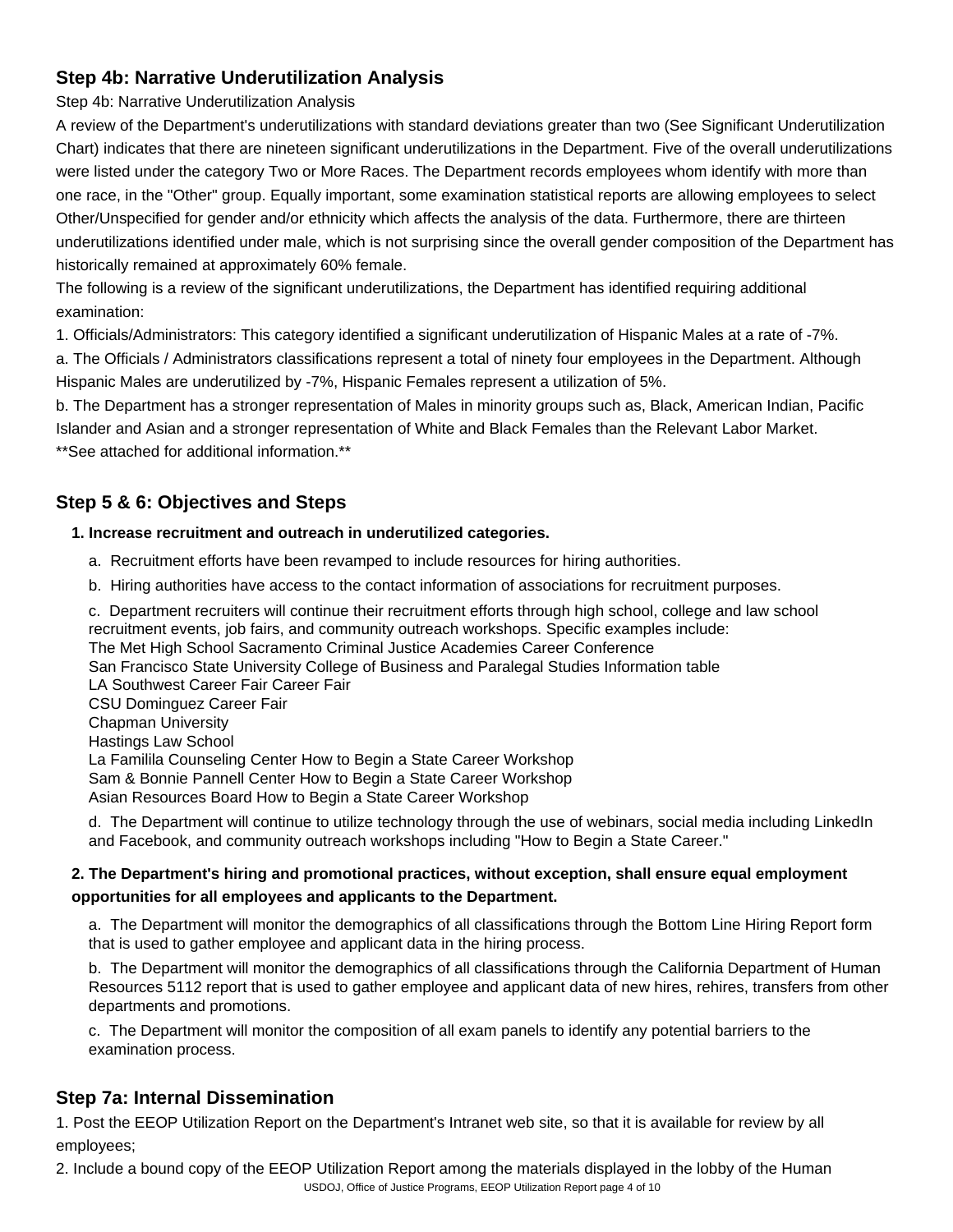Resources Office, and it's availability upon request;

3. Post a notification on employee bulletin boards of the EEOP Utilization Report, and it's availability upon request; and 4. Send an email to Department managers and supervisors notifying them of the EEOP Utilization Report and it's availability upon request.

## **Step 7b: External Dissemination**

1. A copy of the Department's EEOP Utilization Report will be made available to all persons outside of the Department by posting the report on the State of California - Department of Justice, Office of the Attorney General's public web site at www.oag.ca.gov. The EEOP Utilization Report will be located in the Civil Rights section;

2. All contractors and vendors that conduct business with the State of California - Department of Justice, Office of the Attorney General receive written acknowledgement of the Department's Non-Discrimination Clause in the General Terms and Conditions of their contract;

3. Include a bound copy of the EEOP Utilization Report among the materials displayed in the lobby of the Human Resources Office, and it's availability upon request; and

4. Explore the possibility of including information about the EEOP Utilization Report in the Equal Employment Opportunity section of all job examinations and announcements.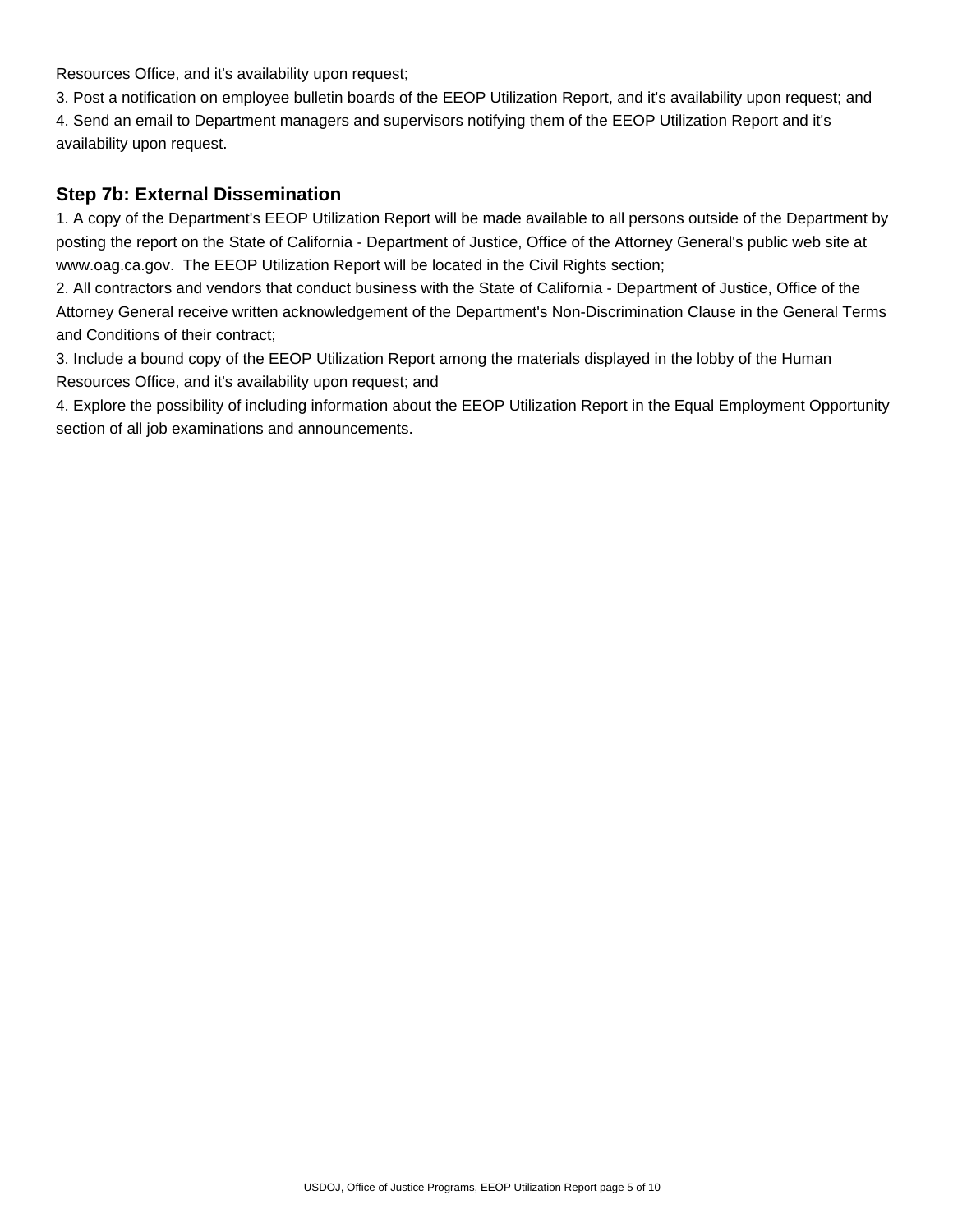### **Utilization Analysis Chart Relevant Labor Market: California**

|                                                             | Male<br>Female  |                          |                            |                       |                             |                           |                  |          |                                    |                       |                     |                       |                     |                           |                  |          |
|-------------------------------------------------------------|-----------------|--------------------------|----------------------------|-----------------------|-----------------------------|---------------------------|------------------|----------|------------------------------------|-----------------------|---------------------|-----------------------|---------------------|---------------------------|------------------|----------|
| Job Categories                                              | White           | Hispanic<br>or Latino    | <b>Black or</b><br>African | American<br>Indian or | Asian                       | <b>Native</b><br>Hawaiian | Two or<br>More   | Other    | White                              | Hispanic<br>or Latino | Black or<br>African | American<br>Indian or | Asian               | <b>Native</b><br>Hawaiian | Two or<br>More   | Other    |
|                                                             |                 |                          | American                   | Alaska                |                             | or Other                  | Races            |          |                                    |                       | American            | Alaska                |                     | or Other                  | Races            |          |
|                                                             |                 |                          |                            | Native                |                             | Pacific<br>Islander       |                  |          |                                    |                       |                     | Native                |                     | Pacific<br>Islander       |                  |          |
| Officials/Administrators                                    |                 |                          |                            |                       |                             |                           |                  |          |                                    |                       |                     |                       |                     |                           |                  |          |
| Workforce #/%                                               | 32/34%          | 2/2%                     | 2/2%                       | 1/1%                  | 3/3%                        | 1/1%                      | 0/0%             | 1/1%     | 33/35%                             | 12/13%                | 3/3%                | 0/0%                  | 4/4%                | 0/0%                      | 0/0%             | 0/0%     |
| CLS #/%                                                     |                 | 805,425/3 204,270/1      | 45,140/2                   |                       | 3,660/0% 172,275/8 3,150/0% |                           | 14,500/1         |          | 7,790/0% 503,630/2 157,390/7       |                       | 52,335/2            | 3,720/0%              | 130,970/6 3,225/0%  |                           | 12,650/1         | 6,925/0% |
|                                                             | 8%              | 0%                       | $\%$                       |                       | $\%$                        |                           | $\%$             |          | 4%                                 | $\%$                  | %                   |                       | %                   |                           | $\%$             |          |
| Utilization #/%                                             | $-4%$           | $-7%$                    | 0%                         | 1%                    | $-5%$                       | 1%                        | $-1%$            | 1%       | 11%                                | 5%                    | 1%                  | $-0\%$                | $-2%$               | $-0\%$                    | $-1%$            | $-0\%$   |
| <b>Professionals</b>                                        |                 |                          |                            |                       |                             |                           |                  |          |                                    |                       |                     |                       |                     |                           |                  |          |
| Workforce #/%                                               | 541/30%         | 65/4%                    | 33/2%                      | 3/0%                  | 117/7%                      | 2/0%                      | 0/0%             | 14/1%    | 601/34%                            | 147/8%                | 63/4%               | 0/0%                  | 168/9%              | 4/0%                      | 0/0%             | 20/1%    |
| <b>CLS #/%</b>                                              | 909,825/2       | 180,800/6                | 66,290/2                   |                       | 3,860/0% 325,070/1          | 3,435/0%                  | 21,155/1         | 12,085/0 | 921,400/2 247,345/8                |                       | 87,830/3            |                       | 4,685/0%  319,465/1 | 3,520/0%                  | 24,155/1         | 13,155/0 |
|                                                             | 9%              | %                        | %                          |                       | 0%                          |                           | $\%$             | %        | 9%                                 | %                     | %                   |                       | 0%                  |                           | %                | %        |
| Utilization #/%                                             | 1%              | $-2%$                    | $-0%$                      | 0%                    | $-4%$                       | 0%                        | $-1%$            | 0%       | 4%                                 | 0%                    | 1%                  | $-0\%$                | $-1%$               | 0%                        | $-1%$            | $1\%$    |
| <b>Technicians</b>                                          |                 |                          |                            |                       |                             |                           |                  |          |                                    |                       |                     |                       |                     |                           |                  |          |
| Workforce #/%                                               | 81/23%          | 21/6%                    | 14/4%                      | 0/0%                  | 79/23%                      | 1/0%                      | 0/0%             | 5/1%     | 59/17%                             | 26/7%                 | 17/5%               | 1/0%                  | 40/11%              | 2/1%                      | 0/0%             | 2/1%     |
| <b>CLS #/%</b>                                              | 6%              | 104,665/2 40,410/10<br>% | 10,250/3<br>$\%$           | 665/0%                | 48,385/12<br>$\%$           | 945/0%                    | 3,275/1%         |          | ,575/0% 84,105/21<br>%             | 43,270/11<br>%        | 14,765/4<br>%       | 735/0%                | 47,255/12<br>%      | 665/0%                    | 3,385/1%         | 2,085/1% |
| Utilization #/%                                             | $-2%$           | $-4%$                    | 2%                         | $-0%$                 | 11%                         | 0%                        | $-1%$            | 1%       | $-4%$                              | $-3%$                 | 1%                  | 0%                    | $-0\%$              | 0%                        | $-1%$            | 0%       |
| <b>Protective Services:</b><br>Sworn-Officials              |                 |                          |                            |                       |                             |                           |                  |          |                                    |                       |                     |                       |                     |                           |                  |          |
| Workforce #/%                                               | 51/54%          | 17/18%                   | 3/3%                       | 0/0%                  | 5/5%                        | 0/0%                      | 0/0%             | 2/2%     | 9/10%                              | 4/4%                  | 0/0%                | 0/0%                  | 1/1%                | 1/1%                      | 0/0%             | 1/1%     |
| <b>CLS #/%</b>                                              | 0%              | 131,560/4 75,870/23<br>℅ | 30,035/9<br>%              | ,925/1%               | 19,875/6<br>$\%$            | 2,060/1%                  | 3,780/1%         | ,985/1%  | 24,965/8<br>%                      | 17,345/5<br>%         | 9,995/3%            | 485/0%                | 3,605/1%            | 495/0%                    | ,205/0%          | 730/0%   |
| Utilization #/%                                             | 14%             | $-5%$                    | $-6%$                      | $-1%$                 | $-1%$                       | $-1%$                     | $-1%$            | 2%       | 2%                                 | $-1%$                 | $-3%$               | $-0\%$                | $-0%$               | 1%                        | $-0%$            | 1%       |
| <b>Protective Services:</b><br><b>Sworn-Patrol Officers</b> |                 |                          |                            |                       |                             |                           |                  |          |                                    |                       |                     |                       |                     |                           |                  |          |
| Workforce #/%                                               | 96/42%          | 51/22%                   | 11/5%                      | 0/0%                  | 21/9%                       | 1/0%                      | 0/0%             | 5/2%     | 16/7%                              | 15/7%                 | 6/3%                | 0/0%                  | 4/2%                | 0/0%                      | 0/0%             | 2/1%     |
| Civilian Labor Force #/%                                    | 305,305/2<br>5% | 95,160/8<br>$\%$         | 23,600/2<br>%              |                       | 1,170/0%  142,740/1<br>2%   | 1,535/0%                  | 11,670/1<br>$\%$ |          | 5,925/0% 314,015/2 120,045/1<br>6% | 0%                    | 27,740/2<br>$\%$    | 1,035/0%              | 158,810/1<br>3%     | ,500/0%                   | 14,865/1<br>$\%$ | 6,065/0% |
| Utilization #/%                                             | 17%             | 15%                      | 3%                         | $-0%$                 | $-2%$                       | 0%                        | $-1%$            | 2%       | $-18%$                             | $-3%$                 | 0%                  | $-0%$                 | $-11%$              | $-0\%$                    | $-1%$            | $0\%$    |
| <b>Protective Services: Non-</b><br>sworn                   |                 |                          |                            |                       |                             |                           |                  |          |                                    |                       |                     |                       |                     |                           |                  |          |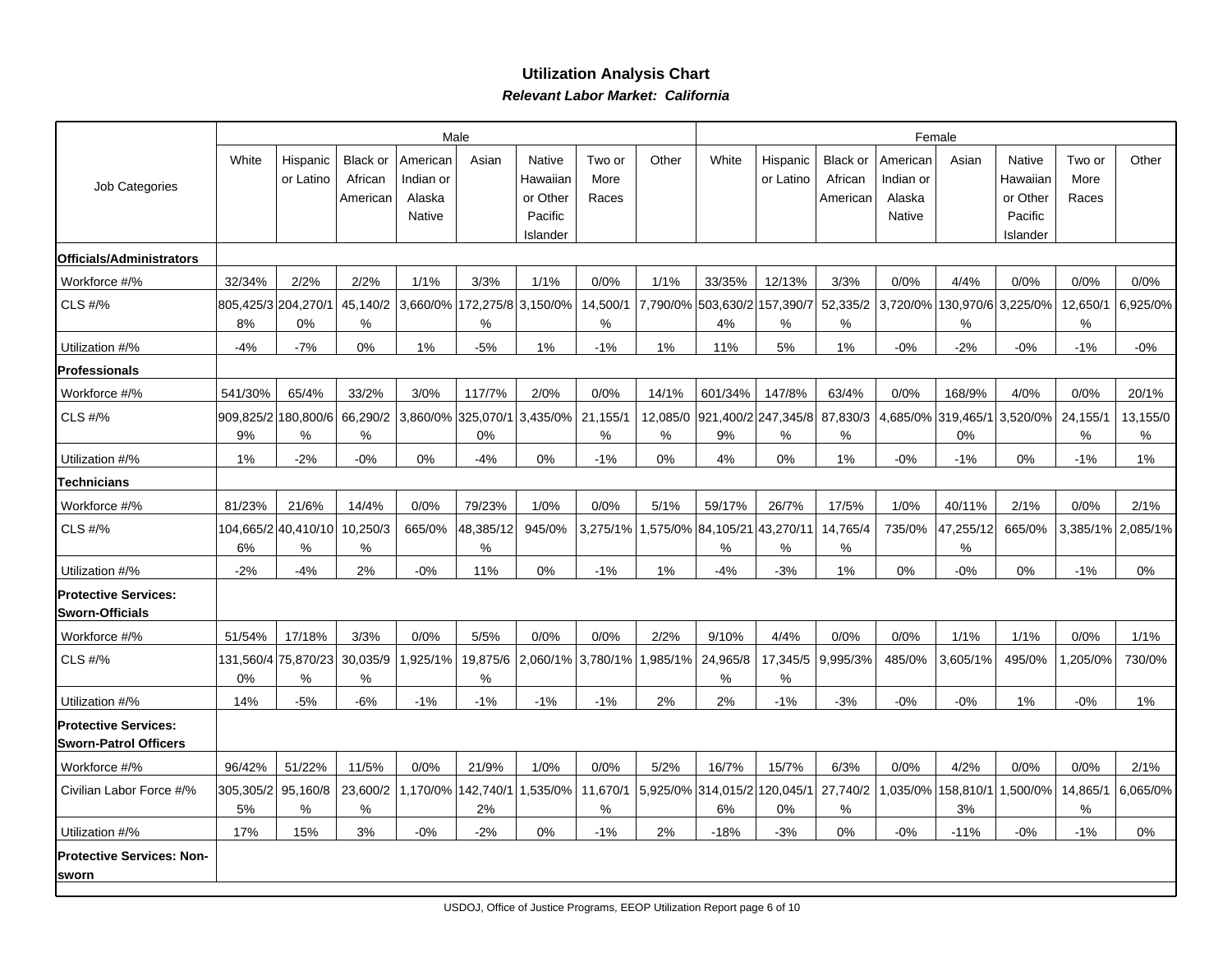|                        |               |                           |                                 |                                           | Male                                                  |                                                              |                         |               |                                    |                                    |                                        |                                           | Female                  |                                                              |                         |               |  |  |  |
|------------------------|---------------|---------------------------|---------------------------------|-------------------------------------------|-------------------------------------------------------|--------------------------------------------------------------|-------------------------|---------------|------------------------------------|------------------------------------|----------------------------------------|-------------------------------------------|-------------------------|--------------------------------------------------------------|-------------------------|---------------|--|--|--|
| Job Categories         | White         | Hispanic<br>or Latino     | Black or<br>African<br>American | American<br>Indian or<br>Alaska<br>Native | Asian                                                 | <b>Native</b><br>Hawaiian<br>or Other<br>Pacific<br>Islander | Two or<br>More<br>Races | Other         | White                              | Hispanic<br>or Latino              | <b>Black or</b><br>African<br>American | American<br>Indian or<br>Alaska<br>Native | Asian                   | <b>Native</b><br>Hawaiian<br>or Other<br>Pacific<br>Islander | Two or<br>More<br>Races | Other         |  |  |  |
| Workforce #/%          | 115/18%       | 32/5%                     | 21/3%                           | 1/0%                                      | 42/6%                                                 | 4/1%                                                         | 3/0%                    | 0/0%          | 217/33%                            | 83/13%                             | 43/7%                                  | 1/0%                                      | 80/12%                  | 7/1%                                                         | 0/0%                    | 7/1%          |  |  |  |
| <b>CLS #/%</b>         | 6,110/30<br>% | 2,820/14<br>%             | 1,035/5%                        | 135/1%                                    | 1,315/6%                                              | 0/0%                                                         | 185/1%                  | 190/1%        | 4,750/23<br>$\%$                   | 2,590/13<br>%                      | 725/4%                                 | 15/0%                                     | 455/2%                  | 90/0%                                                        | 129/1%                  | 150/1%        |  |  |  |
| Utilization #/%        | $-12%$        | $-9%$                     | $-2%$                           | $-0%$                                     | 0%                                                    | 1%                                                           | $-0%$                   | $-1%$         | 10%                                | 0%                                 | 3%                                     | 0%                                        | 10%                     | 1%                                                           | $-1%$                   | 0%            |  |  |  |
| Administrative Support |               |                           |                                 |                                           |                                                       |                                                              |                         |               |                                    |                                    |                                        |                                           |                         |                                                              |                         |               |  |  |  |
| Workforce #/%          | 105/8%        | 54/4%                     | 28/2%                           | 3/0%                                      | 88/7%                                                 | 4/0%                                                         | 0/0%                    | 5/0%          | 350/27%                            | 281/21%                            | 145/11%                                | 5/0%                                      | 214/16%                 | 14/1%                                                        | 0/0%                    | 14/1%         |  |  |  |
| CLS #/%                | 8%            | 789,770/1 508,135/1<br>2% | 95,030/2<br>%                   |                                           | 5,310/0% 242,305/6 6,390/0%<br>%                      |                                                              | 21,875/1<br>%           | 13,905/0<br>% | /28%                               | ,208,745 844,810/2 166,325/4<br>0% | %                                      | %                                         | 11,800/0 321,240/7<br>% | 12,235/0<br>$\%$                                             | 37,235/1<br>%           | 22,025/1<br>% |  |  |  |
| Utilization #/%        | $-10%$        | $-8%$                     | $-0%$                           | $0\%$                                     | $1\%$                                                 | 0%                                                           | $-1%$                   | $0\%$         | $-1%$                              | 2%                                 | 7%                                     | 0%                                        | 9%                      | 1%                                                           | $-1%$                   | 1%            |  |  |  |
| <b>Skilled Craft</b>   |               |                           |                                 |                                           |                                                       |                                                              |                         |               |                                    |                                    |                                        |                                           |                         |                                                              |                         |               |  |  |  |
| Workforce #/%          | 10/28%        | 4/11%                     | 2/6%                            | 1/3%                                      | 2/6%                                                  | 1/3%                                                         | 0/0%                    | 1/3%          | 6/17%                              | 6/17%                              | 2/6%                                   | 0/0%                                      | 1/3%                    | 0/0%                                                         | 0/0%                    | 0/0%          |  |  |  |
| <b>CLS #/%</b>         | 9%            | 502,010/3 565,860/4<br>4% | %                               | 38,845/3 5,035/0%                         | 85,055/7<br>$\%$                                      | 4,685/0%                                                     | 10,830/1<br>%           | 7,120/1%      | 26,515/2<br>%                      | 28,545/2<br>%                      | 3,635/0%                               | 325/0%                                    | 16,650/1<br>%           | 365/0%                                                       | 670/0%                  | 515/0%        |  |  |  |
| Utilization #/%        | $-11%$        | $-33%$                    | 3%                              | 2%                                        | $-1%$                                                 | 2%                                                           | $-1%$                   | 2%            | 15%                                | 14%                                | 5%                                     | $-0%$                                     | 1%                      | $-0%$                                                        | $-0%$                   | $-0%$         |  |  |  |
| Service/Maintenance    |               |                           |                                 |                                           |                                                       |                                                              |                         |               |                                    |                                    |                                        |                                           |                         |                                                              |                         |               |  |  |  |
| Workforce #/%          | 0/            | 0/                        | $\Omega$                        | 0/                                        | 0/                                                    | 0/                                                           | 0/                      | 0/            | 0/                                 | 0/                                 | 0/                                     | 0/                                        | 0/                      | 0/                                                           | 0/                      | 0/            |  |  |  |
| <b>CLS #/%</b>         | 5%            | /35%                      | %                               |                                           | 667,880/1 1,570,385 117,095/3 8,375/0% 235,965/5<br>% | 10,670/0<br>%                                                | 22,085/0<br>%           | %             | 17,055/0 526,735/1 940,885/2<br>2% | $1\%$                              | 97,565/2<br>%                          |                                           | %                       | 7,585/0% 239,870/5 7,910/0%                                  | 19,360/0<br>%           | 13,320/0<br>% |  |  |  |
| Utilization #/%        |               |                           |                                 |                                           |                                                       |                                                              |                         |               |                                    |                                    |                                        |                                           |                         |                                                              |                         |               |  |  |  |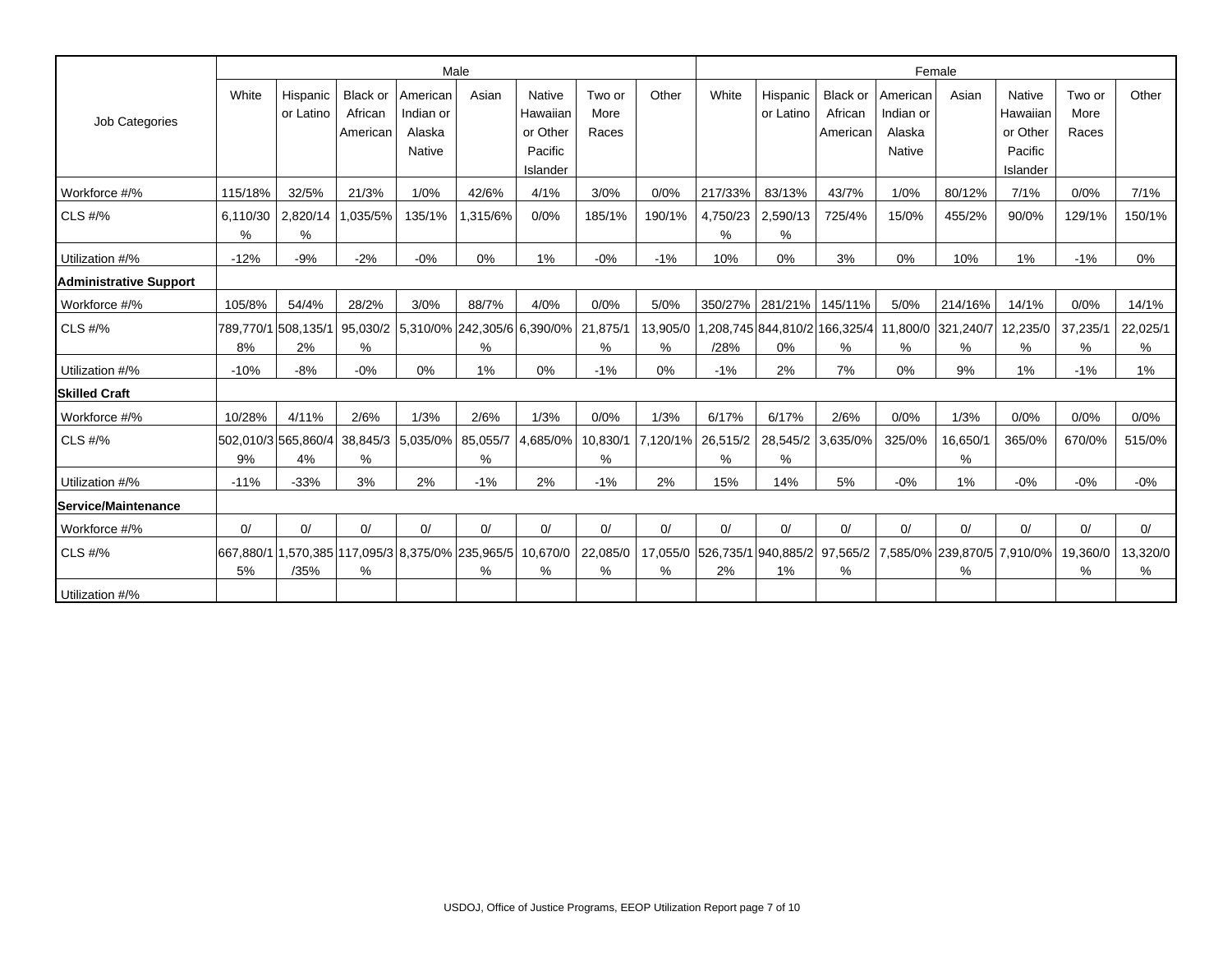#### **Significant Underutilization Chart**

|                                                             |       |                       |                     |                                                    | Male  |                                                       |                         |       |       |                       |                                 |                                           | Female |                                                       |                         |       |
|-------------------------------------------------------------|-------|-----------------------|---------------------|----------------------------------------------------|-------|-------------------------------------------------------|-------------------------|-------|-------|-----------------------|---------------------------------|-------------------------------------------|--------|-------------------------------------------------------|-------------------------|-------|
| Job Categories                                              | White | Hispanic<br>or Latino | African<br>American | Black or American<br>Indian or<br>Alaska<br>Native | Asian | Native<br>Hawaiian<br>or Other<br>Pacific<br>Islander | Two or<br>More<br>Races | Other | White | Hispanic<br>or Latino | Black or<br>African<br>American | American<br>Indian or<br>Alaska<br>Native | Asian  | Native<br>Hawaiian<br>or Other<br>Pacific<br>Islander | Two or<br>More<br>Races | Other |
| Officials/Administrators                                    |       |                       |                     |                                                    |       |                                                       |                         |       |       |                       |                                 |                                           |        |                                                       |                         |       |
| Professionals                                               |       |                       |                     |                                                    |       |                                                       |                         |       |       |                       |                                 |                                           |        |                                                       |                         |       |
| Technicians                                                 |       |                       |                     |                                                    |       |                                                       |                         |       |       |                       |                                 |                                           |        |                                                       |                         |       |
| <b>Protective Services:</b><br>Sworn-Officials              |       |                       |                     |                                                    |       |                                                       |                         |       |       |                       |                                 |                                           |        |                                                       |                         |       |
| <b>Protective Services:</b><br><b>Sworn-Patrol Officers</b> |       |                       |                     |                                                    |       |                                                       |                         |       |       |                       |                                 |                                           |        |                                                       |                         |       |
| <b>Protective Services: Non-</b><br><b>Sworn</b>            |       |                       |                     |                                                    |       |                                                       |                         |       |       |                       |                                 |                                           |        |                                                       |                         |       |
| <b>Administrative Support</b>                               |       |                       |                     |                                                    |       |                                                       |                         |       |       |                       |                                 |                                           |        |                                                       |                         |       |
| <b>Skilled Craft</b>                                        |       |                       |                     |                                                    |       |                                                       |                         |       |       |                       |                                 |                                           |        |                                                       |                         |       |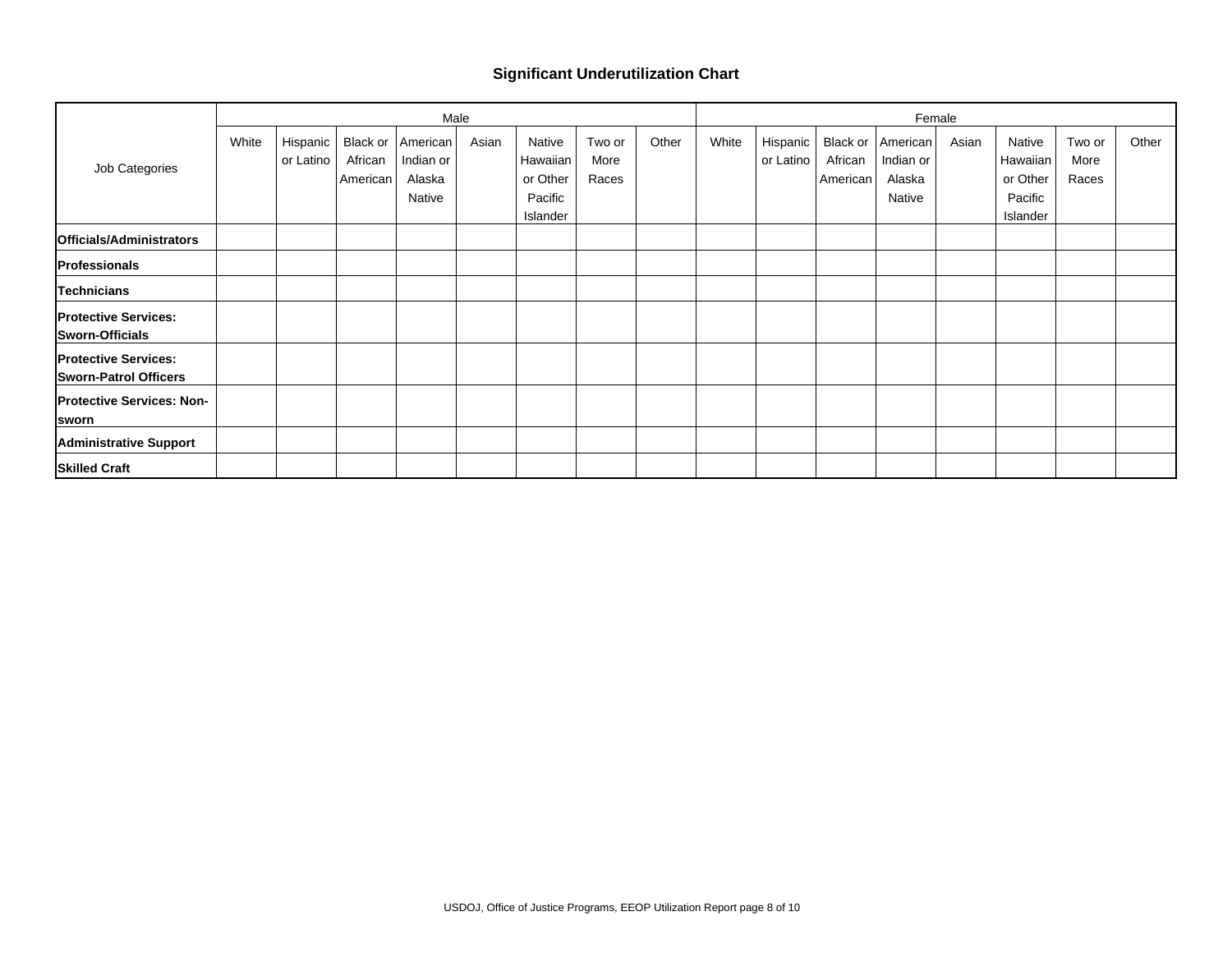### **Law Enforcement Category Rank Chart**

|                                                              |        |                       |                                 |                                           | Male  |                                           |                         |       | Female |                       |                                 |                                           |       |                                           |                         |       |
|--------------------------------------------------------------|--------|-----------------------|---------------------------------|-------------------------------------------|-------|-------------------------------------------|-------------------------|-------|--------|-----------------------|---------------------------------|-------------------------------------------|-------|-------------------------------------------|-------------------------|-------|
| Job Categories                                               | White  | Hispanic<br>or Latino | Black or<br>African<br>American | American<br>Indian or<br>Alaska<br>Native | Asian | Native<br>Hawaiian<br>or Other<br>Pacific | Two or<br>More<br>Races | Other | White  | Hispanic<br>or Latino | Black or<br>African<br>American | American<br>Indian or<br>Alaska<br>Native | Asian | Native<br>Hawaiian<br>or Other<br>Pacific | Two or<br>More<br>Races | Other |
| Special Agent In<br>Charge/D/J                               |        |                       |                                 |                                           |       | Islander                                  |                         |       |        |                       |                                 |                                           |       | Islander                                  |                         |       |
| Workforce #/%                                                | 9/69%  | 1/8%                  | 1/8%                            | 0/0%                                      | 0/0%  | 0/0%                                      | 0/0%                    | 0/0%  | 1/8%   | 0/0%                  | 0/0%                            | 0/0%                                      | 0/0%  | 0/0%                                      | 0/0%                    | 1/8%  |
| Assistant Bureau Chief                                       |        |                       |                                 |                                           |       |                                           |                         |       |        |                       |                                 |                                           |       |                                           |                         |       |
| Workforce #/%                                                | 2/50%  | 0/0%                  | 0/0%                            | 0/25%                                     | 1/25% | 0/0%                                      | 0/0%                    | 0/0%  | 0/0%   | 1/25%                 | 0/0%                            | 0/0%                                      | 0/0%  | 0/0%                                      | 0/0%                    | 0/0%  |
| Special Agent<br>Supervisor/D/J                              |        |                       |                                 |                                           |       |                                           |                         |       |        |                       |                                 |                                           |       |                                           |                         |       |
| Workforce #/%                                                | 40/52% | 16/21%                | 2/3%                            | 0/5%                                      | 4/5%  | 0/0%                                      | 0/0%                    | 2/3%  | 8/10%  | 3/4%                  | 0/0%                            | 0/0%                                      | 1/1%  | 1/1%                                      | 0/0%                    | 0/0%  |
| <b>IProtective Services:</b><br><b>Sworn-Patrol Officers</b> |        |                       |                                 |                                           |       |                                           |                         |       |        |                       |                                 |                                           |       |                                           |                         |       |
| Workforce #/%                                                | 96/42% | 51/22%                | 11/5%                           | 0/9%                                      | 21/9% | 1/0%                                      | 0/0%                    | 5/2%  | 16/7%  | 15/7%                 | 6/3%                            | 0/0%                                      | 4/2%  | 0/0%                                      | 0/0%                    | 2/1%  |